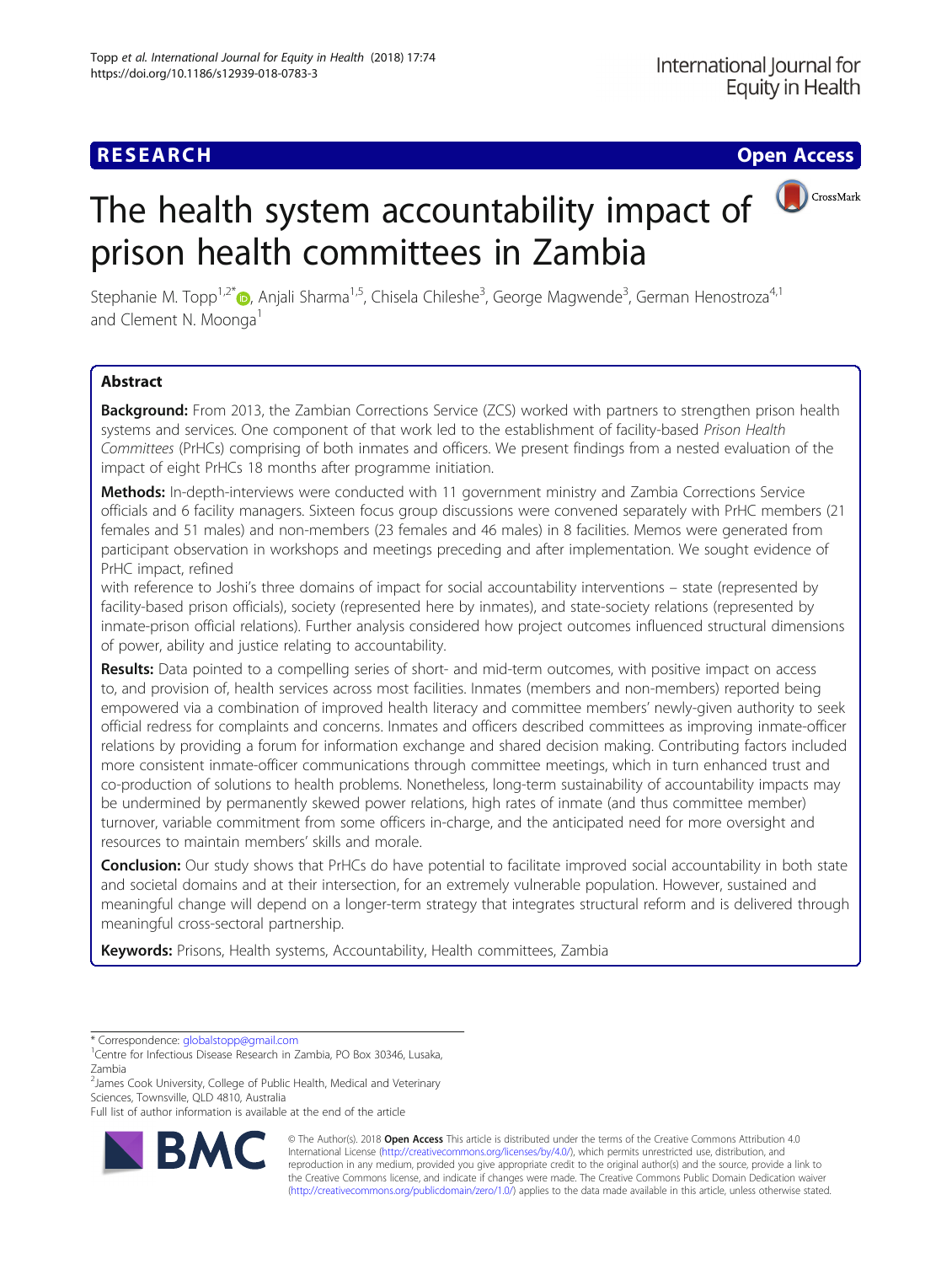# Background

The Alma-Ata declaration on primary health care [\[1](#page-11-0)] advocated for a decentralised approach to the organization, delivery and management of health services [[2\]](#page-11-0). According to this declaration, authority for planning, budgeting, managing and monitoring health activities would exist at the local level and would ensure citizen involvement in priority setting, implementation and monitoring. In part arising from the imperative to ensure such community involvement, a range of strategies designed to strengthen citizen engagement in health have emerged in the three decades since Alma Ata [[2](#page-11-0)]. Of these, one of the most common strategies is that of community, neighbourhood or village health committees [[3](#page-11-0)–[7\]](#page-11-0).

Zambia has a long history of decentralised health governance [\[8,](#page-11-0) [9](#page-11-0)] and 'mainstream' community engagement in healthcare via neighbourhood health committees [[10](#page-11-0), [11\]](#page-12-0). In the prison sector, however, things are different. Having only recently transitioned from a 'prison' to a 'correctional' paradigm, Zambian prisons' recent history has been one of highly centralised and non-transparent operations, including health services planning and access. However, this began to change in 2010 with the appointment of the first Director of Health within the Zambian Corrections Service (ZCS) [\[12](#page-12-0)] and a new 'open door' policy that enabled non-government organisations to offer support in certain areas, including health care services.

#### Zambian prisons

Zambia has a total of 87 prison facilities. Of these 54 are regular maximum or medium-security prisons, and 33 are open air low-security or 'farm' prisons for pre-release inmates. Zambian Prisons are severely overcrowded  $[13–16]$  $[13–16]$  $[13–16]$  $[13–16]$  $[13–16]$ , the inmate occupancy rate (convicted prisoners and remandees) between 2014 and 2016 hovered around 270% of the official holding capacity of 6100 inmates. Previous and current work has highlighted lack of adequate food and potable water within prisons as direct and indirect contributors to the poor health status of both male and female inmates [[17](#page-12-0)–[19](#page-12-0)].

Of Zambia's 87 correctional facilities, 17 have an associated health service. Eight of those 17 facilities have a health clinic within the prison walls established exclusively for inmate and officer use and staffed by health professionals employed ZCS. The remaining nine facilities have a Ministry of Health (MOH)-run primary health centre situated outside the prison but within walking distance. A total of 60 correctional facilities are dependent on a combination of prisoner-transfers to the closest MOH-run health facility or, occasionally, internal visits by MOH doctors [\[18](#page-12-0)]. In all prisons, a combination of lack of human resources for health, weak integration of health and security protocols and almost no oversight of prison-based health, contribute to substandard service access and quality [[14](#page-12-0), [17](#page-12-0)–[20\]](#page-12-0). The profound isolation and lack of provision for basic needs make prison inmates in Zambia a highly vulnerable population.

# Zambian prisons health system strengthening project

From 2013, building on several years of partnership focused on prison tuberculosis control [\[20](#page-12-0), [21](#page-12-0)] ZCS partnered with the Centre for Infectious Disease Research in Zambia (CIDRZ) to strengthen prison health systems and services [\[22\]](#page-12-0). The Zambian Prisons Health System Strengthening project (hereafter 'the project') included multiple components targeting the macro, meso and micro-level of the prison health system [\[23\]](#page-12-0). One component of this work included an 18 month consultation process regarding the conceptualisation, formalisation and establishment of male and female Prison Health Committees (PrHCs). Eleven intervention facilities including male and female holding facilities were purposefully selected for a first phase of PrHC establishment, which occurred between January and June 2014. Selection of the correctional facilities to be included was based on the largest and most overcrowded facilities. The process of selecting and training PrHC members and operationalising the committees was the culmination of an extended, two year consultation process involving ZCS, Ministry of Home Affairs (MHA), MOH and a range of NGOs. Key features of the committees included the co-membership of both officers and inmates; a remit for health promotion, service support and representation of inmate concerns as captured in a published terms of reference disseminated to all officers-in-charge (Table [1](#page-2-0)).

Although contentious among some senior Ministry and Corrections stakeholders, a key driver of the formation of the PrHCs, was recognition by other senior government and non-government officials of the need to improve (within the constraints of a security setting) inmate representation in relation to health needs, and related to this, the accountability of facility-based staff for service planning, access and quality. Representation of this type may be seen as a type of 'social accountability' intervention; that is, a citizen effort to hold the government to account for the provision of essential services [[24\]](#page-12-0). Although implemented in an unorthodox setting, the idea for PrHCs drew on experiences documented in the primary health care literature, which demonstrated that under the right conditions, health committees are capable of strengthening management and accountability of peripheral health services [\[3](#page-11-0)–[7](#page-11-0)], as well as literature in the governance and accountability domain describing citizen 'voice' and 'action' interventions, such as community score-cards and social audit [[25\]](#page-12-0). In this paper, we present findings from an evaluation of eight PrHCs, conducted 18 months after first formation.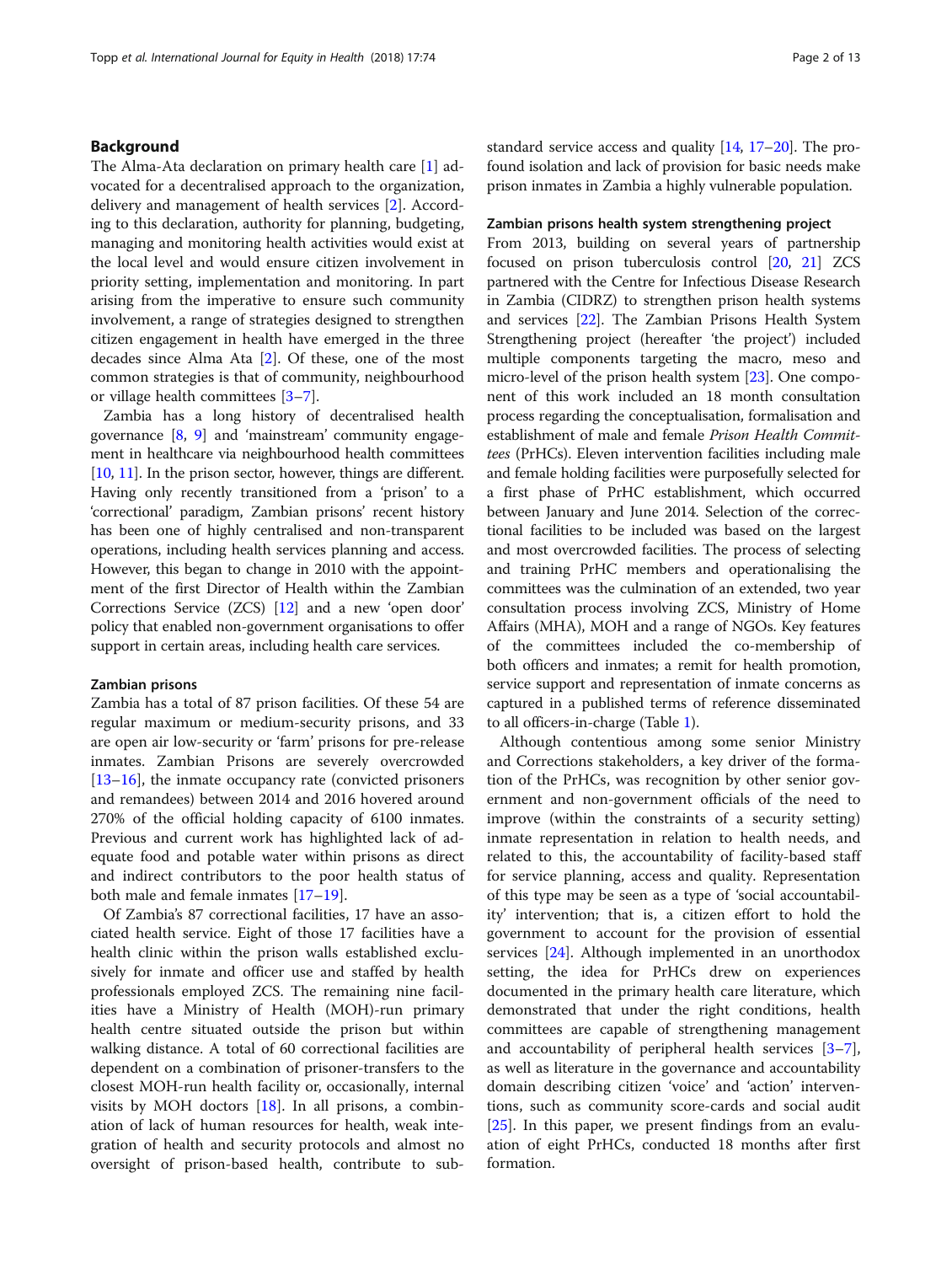#### <span id="page-2-0"></span>Table 1 Prison Health Committees (PrHC) Published Terms of Reference [\[49\]](#page-12-0)

Every prison shall have a PrHC whose membership will comprise ZCS officers and inmates. The committee will be overseen by one prisons staff preferably the HIV coordinator. For purposes of adequately receiving and addressing inmates' health concerns, the PrHC shall have a subcommittee comprising inmates and overseen by a ZCS officer preferably the HIV Coordinator. The Prison facility management (e.g. Officer In-Charge with authority from the ZCS-HD) shall have the authority to appoint those serving on the prisons health committees, including inmates who shall be selected from those with health backgrounds and/or those considered reformed/well behaved. However, inmates to serve on this subcommittee should be those that have received some training on health issues e.g. Peer Educators, HIV Counsellors. It is important for PrHC members to know that PrHC work is voluntary. Involvement in the PrHC will be unpaid, but will involve capacity building and participation in decision making related to facility-level health issues and services.

#### Specific Duties:

- Act as a link between inmates and the health centre/prison administration on health matters
- Work together with other inmates to identify health problems in prisons
- Work together with Prison Administration to address identified health concerns in prisons
- Jointly coordinate health activities in prisons according to ZCS-HD directives
- Provide a platform for discussion of health issues between inmates representatives and Prison Administration
- Ensure that all inmates participate in prisons health activities
- Collate and routinely report on health service information to ZCS-HD and ZCS HQ.

# Methods

# Study Design & Procedures

Although this study was not designed as a realist evaluation, it was influenced by aspects of theory driven research, including a concern to understand 'what worked' 'for whom' and 'under what circumstances' [\[26](#page-12-0)]. Data collection was thus designed to help explore not only PrHC outcomes, but also the contextual factors and mechanisms that may have influenced those outcomes. [[6,](#page-11-0) [7](#page-11-0), [10,](#page-11-0) [27](#page-12-0)]. Contextual factors were defined as structural features – material or relational – that lay outside the influence of project design, but which influenced decisions and operations relating to it. While "mechanisms" were understood as underlying processes that operate in particular contexts, being typically invisible, sensitive to variations in context, and responsible for generating outcomes [[28](#page-12-0)–[30\]](#page-12-0).

Qualitative methodologies including in-depth interviews, focus groups and observations, supported by document review were used to identify factors contributing to project successes and shortcomings. Reviewed documents included publicly available ZCS planning documents and publically documented priorities, plans and processes for health system strengthening. We additionally reviewed project documentation, including the project logic diagram, which provided a reference to better understand implementation fidelity and to

Participant (during meetings at which project staff were stakeholders) and non-participant observations were recorded in research memos as part of the ongoing project program monitoring. Based on extensive, typically hand written notes, research memos incorporating observations from prison-visit interactions, decision processes and relationship development related to prison health planning. Research memos were created as electronic files and coded for date, location and theme.

Funding constraints precluded sampling from all 11 facilities where PrHCs were initially established. We thus purposefully selected eight of the 11 facilities to achieve geographic spread (selected facilities fell across three of the four provinces represented in the larger sample), representation of administrative and security level (selected facilities covered District and centrally administered sites, and medium and maximum security sites) and gender representation (we selected sites that have female wings, which cumulatively hold the majority of female inmates in Zambia).

In-depth interviews (IDIs) were carried out with Corrections Officers, officials from MHA, MOH, and key stakeholders from civil society groups. Sampling was purposive and based on identification of respondents' knowledge of, and involvement in, prison health governance or service delivery. The Officer-in-Charge or their delegate was interviewed at all eight sites. Among these key correctional officers, years of tenure in their current position was at, or just over, two years for five in-charges; 2 years for one and 15 years for another. Separate focus group discussions were carried out with PrHC members (comprising both inmates and officers who were active members of the PrHC) and non-members (inmates only). Focus groups were held in both male and female wings of all study facilities. Recruitment for focus groups was on a first come, first served basis with a minimum of eight participants in each case. In conjunction with the Officer-In-Charge, a study investigator issued an open invitation to attend one of two focus groups sessions – one for PrHC members and non-members respectively. Separate sessions were held for PrHC members and non-members in order to compare and cross-check their experiences and perceptions. Focus groups with PrHC members were hosted with officer and inmate members together. The Officer-In-Charge, or their delegate, at each of the eight facilities provided an overview of the study to potential participants and referred those who were interested to a room designated for the focus group. At the meeting, a multi-lingual Zambian study investigator provided more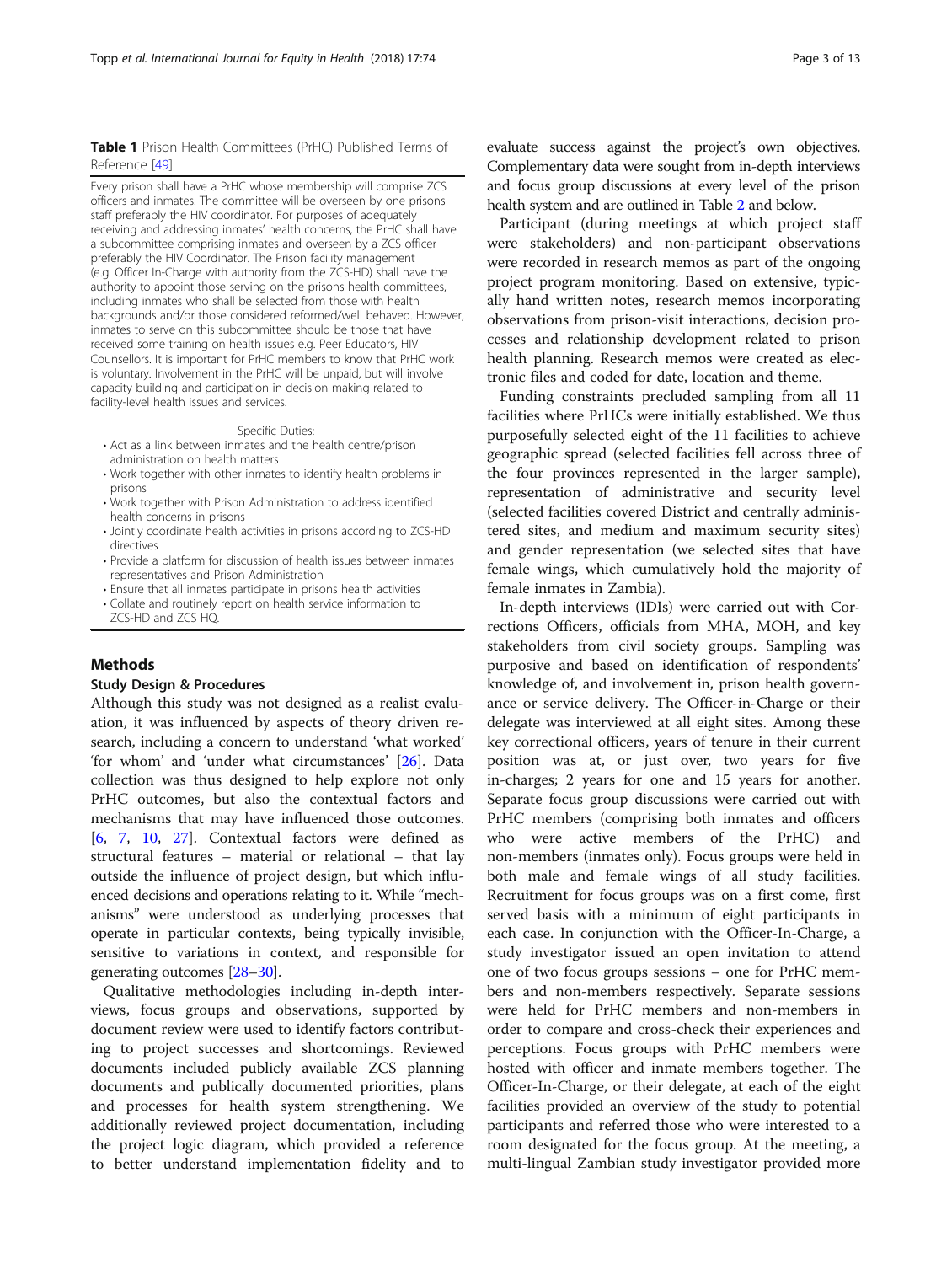<span id="page-3-0"></span>Table 2 Data collection summary

| Study population                 | Activity   | Inclusion criteria <sup>a</sup>                                                                     | Number of respondents                  |  |  |  |  |  |  |  |  |  |
|----------------------------------|------------|-----------------------------------------------------------------------------------------------------|----------------------------------------|--|--|--|--|--|--|--|--|--|
| <b>ZCS Headquarters</b>          | IDI        | Employed by/seconded to ZCS                                                                         |                                        |  |  |  |  |  |  |  |  |  |
| MOH / MCDMCH / MHA Officials     | D          | Currently employed by MOH, MCDMCH or MHA<br>Involved with Zambian prison health services            | 3                                      |  |  |  |  |  |  |  |  |  |
| NGO other community stakeholders | IDI        | Current NGO or community member involved with<br>prison health services                             |                                        |  |  |  |  |  |  |  |  |  |
| Facility Officers in Charge      | IDI        | Current appointment as the officer in charge (or acting)<br>in a Correctional facility <sup>b</sup> | 3 female<br>4 male                     |  |  |  |  |  |  |  |  |  |
| Appointed PrHC members           | <b>FGD</b> | Appointed members of PrHC<br>Able to provide informed consent                                       | 8 FGDs (Totalling 21 Females 51 Males) |  |  |  |  |  |  |  |  |  |
| Non-PrHC inmates                 | <b>FGD</b> | Inmate non-member of PrHC<br>Able to provide informed consent                                       | 8 FGDs (Totalling 23 Female 46 Males)  |  |  |  |  |  |  |  |  |  |

<sup>a</sup> Exclusion criteria for all categories were a respondent < 18 years' old and/or a known history of mental illness<br><sup>b</sup>Officer in Charge for Facilities 5 and 6 – adjoining male and female prisons – was the same person

 $b$ Officer in Charge for Facilities 5 and 6 – adjoining male and female prisons – was the same person

detail about the study, invited and answered questions, and asked if the participant(s) were still willing to participate. Verbal informed consent was then sought the language of the participant's choice (Bemba, English, Nyanja, Tonga).

Interview and focus group question guides were specific to the type of participant. Participants were interviewed or participated in focused discussions for approximately one-hour. All interview and focus group participants permitted audio-recording for later transcription and analysis. No payments were made for involvement in any of the activities.

#### Data management

All audio-recordings were transcribed directly into English in Microsoft Word™ along with expanded field notes. A research assistant fluent in all four languages compared the transcripts to audio-recordings and assessed them for accuracy, completeness and compliance with formatting requirements. Any anomalies were addressed by the interviewer or facilitator supported by field notes.

#### Analysis

In a first phase of analysis, the principal investigator consulted the team to develop a thematic framework for data analysis using both inductive reasoning (focused on enabling contextual factors and catalytic mechanisms) and deductive reasoning based on Joshi's three domains of impact for social accountability interventions [\[31](#page-12-0)]. Joshi's domains of impact include: i) state responsiveness, ii) societal impacts, and ii) state-society relations. We interpreted 'state responsiveness' as encompassing the behaviours of any government official, down to, and including, frontline corrections staff. We narrowly interpreted 'societal impacts' as relating to either material or knowledge-based impacts on the inmate population. State-society relations were understood to encompass any type of inmate-government relationship, with a primary focus on facility-level interactions between inmates and corrections staff. A codebook was developed to capture data related to different types of PrHC outcomes in these three domains including material, relational and knowledge-based effects, as well as inductively identified contextual factors and supportive 'mechanisms'.

Recognising the unusual setting and unique nature of this intervention, and with the aim of extending the generalisability of this work, a second phase of analysis was also carried out. Here we considered our first round findings through the lens of George et al.'s Dimensions of Accountability Framework [\[32](#page-12-0)] in order to better understand whether the already identified outcomes of PrCHS had a meaningful effect on overall prison health system accountability. The Dimensions of Accountability Framework synthesises and maps multiple dimensions of accountability onto three intersecting 'axes' – power, ability and justice – suggesting that all three are required to ensure sustained and authentic improvements in overall health system accountability. This framework was used to reflect on gaps and achievements of PrHCs in terms of promoting more sustainable, and sector-wide change in the prison health system in Zambia, thus providing a more universally comparable assessment of project impact.

# Challenges and limitations

Data for this study were largely collected by project staff, introducing the potential for positive-bias in outcome evaluation. In particular, we acknowledge the potential for desirability bias among respondents who may have been inclined to praise a project that brought funding or in-kind support. While outsourcing evaluation activities may have mitigated this problem, issues of trust and access to hyper security-aware stakeholders would likely have undermined our ability to conduct such an evaluation at all. In this instance, investigator involvement in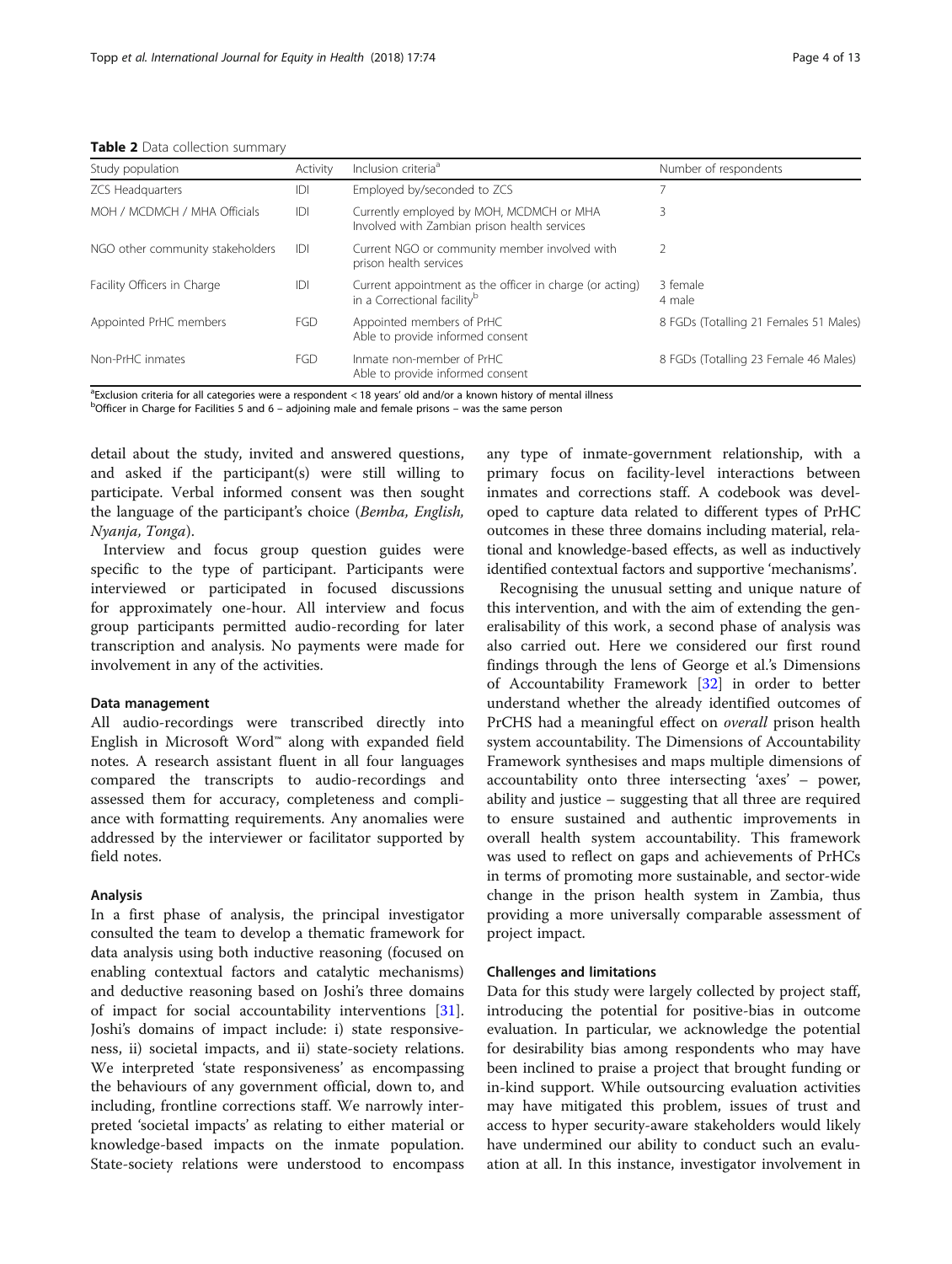the project was important both for the ability to access key stakeholders, as well as for the critical insight into the way project activities interacted with the broader context, highlighting the contingent, embedded and iterative nature of project impacts, in situ [[33](#page-12-0)]. Due to ethical requirements, two authors in this manuscript were not investigators and had no access to raw interview or focus group data. They nonetheless played a critical role in facilitating project and study activities and provided important reflections on investigator-led analysis. As is necessary in implementation and evaluation research of this type, we engaged in careful and continual reflexive interpretation of project data, constituting an important risk mitigation technique along with systematic consideration and reporting of both impacts and challenges throughout.

# Ethical considerations

All project staff were trained in fundamental ethical principles and good research practices. The need to respect persons and their privacy were emphasized and constituted part of the Standard Operating Procedures. Inmate identifiers were not collected. All written and digital records were kept in a secured and locked area. All computer entry and networking programs were on password protected servers where data are encrypted. Analysis datasets were identified by study identifiers. Completed interview and focus group transcriptions, notes, and audio-recording are kept confidential. The University of Zambia Biomedical Research Ethics Committee and the University of Alabama in Birmingham Institutional Review Board approved the study.

## Results

In the following section we present findings on: i) important contextual factors that helped enable PrHC outcomes; ii) the challenges to, and impact of PrHCs in each of Joshi's three domains of social accountability [[31\]](#page-12-0) and iii) the mechanisms that appeared to catalyse these outcomes. In the Discussion we further consider the sustainability, authenticity and depth of these outcomes with reference to George et al.'s Dimensions of Accountability Framework [\[32](#page-12-0)].

# Contextual factors

Across the different facilities, four major contextual factors were identified as creating an enabling environment for PrHCs to operate and flourish. Reflecting on the macro-level environment that had enabled the development of PrHCs in the first place, respondents highlighted inputs from CIDRZ, who convened and funded the consultation process and brought in other respected non-government partners (e.g. UNODC). Involvement of these partners and the repeated opportunities for otherwise

siloed MHA and MOH officials to meet and discuss in a non-threatening environment, was described as promoting 'outside-the box' thinking in relation to Zambia's profound prison health challenges. CIDRZ's subsequent role in supporting the development of a PrHC training curriculum and resources for the initial training in the 11 start-up facilities was also noted as playing a critical contextual role.

The strong advocacy of the ZCS Commissioner General for the idea of PrHCs constituted a second important contextual factor, with multiple respondents noting that both his advocacy in the initial stages, and his subsequent issuing of a Central Directive to all correctional facilities were critical to the successful establishment of the new committees. In a profoundly hierarchical organisational setting, for instance, the Central Directive elevated the status of PrHCs in the eyes of facility Officers-in-Charge and ensured formation of the committees was seen as a priority by ZCS headquarters.

A third contextual factor supporting PrHC operation, was the high degree of buy-in from Officers-in-Charge described in most sites. As identified in the quote below, support for PrHCs among Officers-in-Charge was a critical prerequisite for both their establishment and subsequent operations, given the power these individuals wield in site-level operations. Without such support PrHCs would likely have existed on paper only:

The Officer-in-Charge is the owner of everything here. So if he does not want something to happen, then for sure it cannot happen. But he is supportive of this committee. That is why we have seen them do well. (F4, Female, Non Member).

A final contextual factor contributing to an enabling environment, was the alignment of PrHC functions with existing inmate hierarchy, which ensured more powerful inmates worked with (rather than undermined) PrHC decisions. Cell captains, for example, have authority to discipline other inmates through assignment of 'punishment tasks' or reporting them to officers for more serious transgressions. Cell captains are also typically responsible for managing and mediating inmates' requests for access to health services [[18](#page-12-0)]. The degree of direct involvement of cell captains varied from facility to facility but in a number of cases such involvement was described as an important facilitating factor:

It's such a nice composition of men and women that are in this committee, in the sense that not only do we have officers, three quarters of the members, if not all, are what we might call 'Cell Captains.' In short, they are leaders and being leaders, it's very easy to sensitize or disseminate to fellow in-mates where issues to do with health are concerned (F7, Male Member, 9).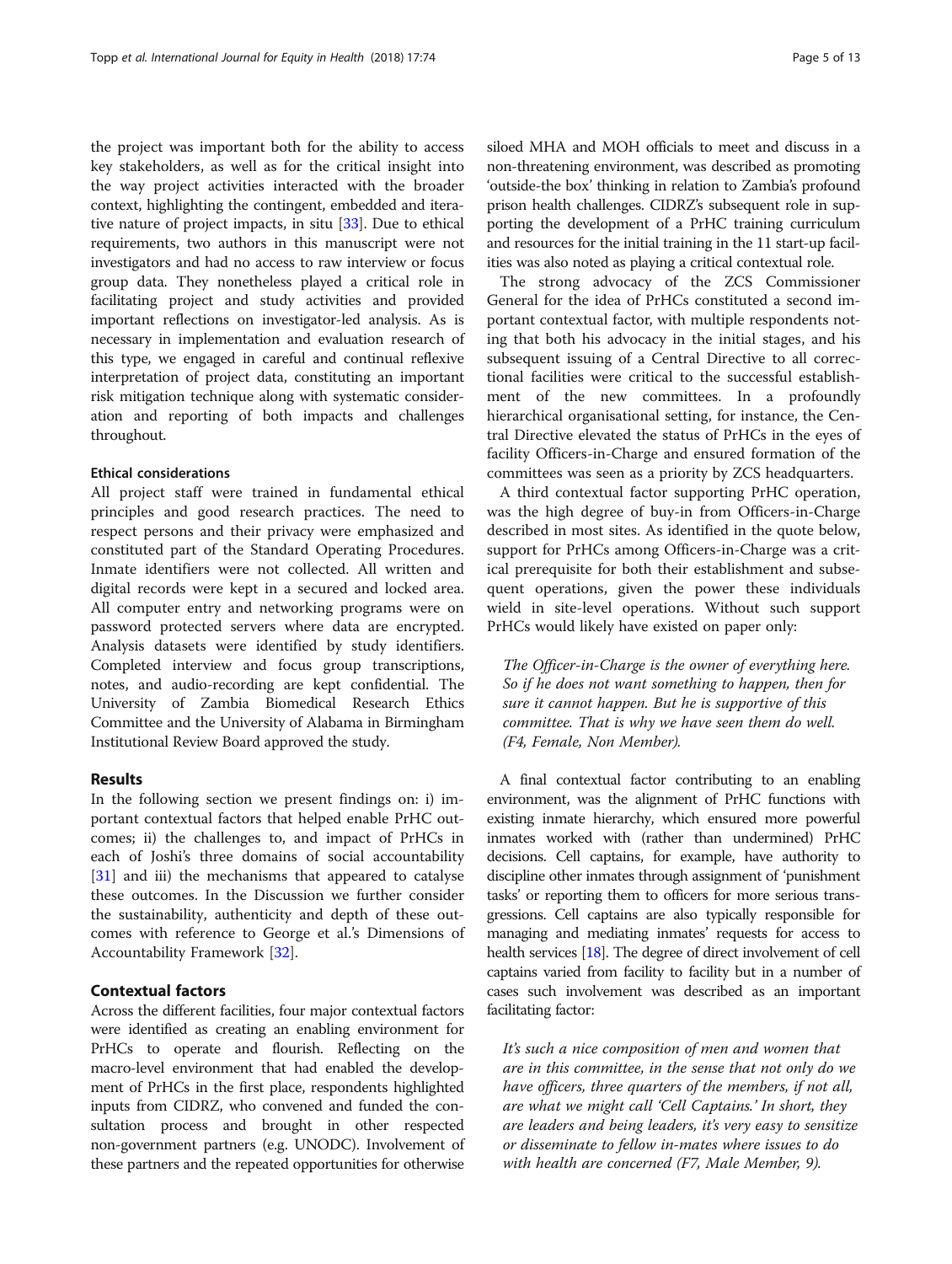# PrHC outcomes

#### State domain – Impact on government actors

The formation of PrHCs had an impact on government actors in ZCS headquarters and MHA, challenging long accepted norms relating to inmates' right to fraternise with officers and participate in or support health service planning. The development of the PrHC concept, and design and formalisation of a terms of reference was an iterative 18 month consultation process involving robust debate among ZCS, MOH, MHA and civil society representatives. A recurring concern reflected in meeting minutes from these consultations was that the formation of a committee comprising both inmates and officers would undermine the authority of correctional officers and thus overall security. Advocacy from senior members of the ZCS Health Directorate proved key in persuading those who were most opposed to the idea that it was indeed feasible; and a permanent rule change, codified in the published PrHC Terms of Reference was the outcome. As documented in several stakeholder meeting reports, the formation of PrHCs without incident and personal affirmations by Officers-in-Charge contributed to a shift thinking among high-level Ministry and Correctional officials, who in the latter phases of the (larger) project mooted further opportunities for involving inmates in actions to improve their own health.

Formation of the PrHCs and the authorisation to meet regularly also had an impact on facility-level officials in the eight intervention sites. Across the eight study sites, inmate members and non-members reported that, contrary to previous experience, correctional staff were more willing to listen to and act on inmates' health concerns or lead by example when it came to delivering health education.

The officers here are involved [more] than [my last prison]. They really go out of their way to help us; I have used the clinic like four times. They are so involved. In [the other place] they would even push you away. (F5, Male, Non-Member 11).

And the officers also are really leading by example. When the vaccines for elephantitis came they also [received it] in our presence, even the medicines for bilharzia they also drank. (F7, Male, Non-Member 12).

Corrections staff and health workers who were PrHC members also described improved staff responsiveness to inmates' health needs. As explained by the two officers below, this was partly related to an improved understanding of inmates' experiences but also related to the heightened sense of responsibility associated with the relationships formed within the PrHC.

The formation of the PrHC has really brought change, even in our working culture, because [previously] we were just waiting for patients to come; we were not involving people on the ground […] but [because of] the PrHC our coordination has really improved. (F6, Female Officer-Health Worker).

Personally I have matured since this committee came in. All those things that I used to see as challenges I now see hope in them. This committee has helped me grow such that all the things I used to see as problems I now see hope in them. (F3, Male Officer, Member).

Respondents additionally described an impact on senior officials' (e.g. Officers in Charge) understanding and thus responsiveness to ongoing environmental health concerns, such as the need to address rubbish removal, and improve water and sanitation in their facilities. In three sites (F3, F7, F8) improvements to environmental health measures were reported as a result of PrHC advocacy to senior officers:

Over the past 4 months we made a decision that we improve drainage [in the bathroom]. Because we have had issues and this place used to flood. We requested through the PrHC and the Officer-in-Charge instructed the Department of Works and Supply here in prison that it should be done. (F3, Male Member).

In Facility 7, PrHC members reported working with the Officer-in-Charge to sign a Memorandum of Understanding with the city council to re-initiate rubbish collection from the prison three times a week. Since the rubbish was being stored in heaps in the open-air spaces of the male prison this initiative had a direct positive impact on public sanitation for all male inmates:

We have done a bit good in garbage disposal. Serious measures were taken to be disposing our garbage [frequently] through the council. (F6, Male Officer, Member).

While modest in scope, a key feature of the above-described improvements was implementation without additional (donor or NGO-funded) support, demonstrating some success by the PrHCs in leveraging existing public resources to support inmate health. Notwithstanding this, the most frequently reported and fundamental challenge reported by senior stakeholders and PrHC members was the ongoing lack of resourcing for many basic functions within the facility. This issue lies largely beyond the control of facility-level Officers-in-Charge and speaks to the central challenge of addressing overarching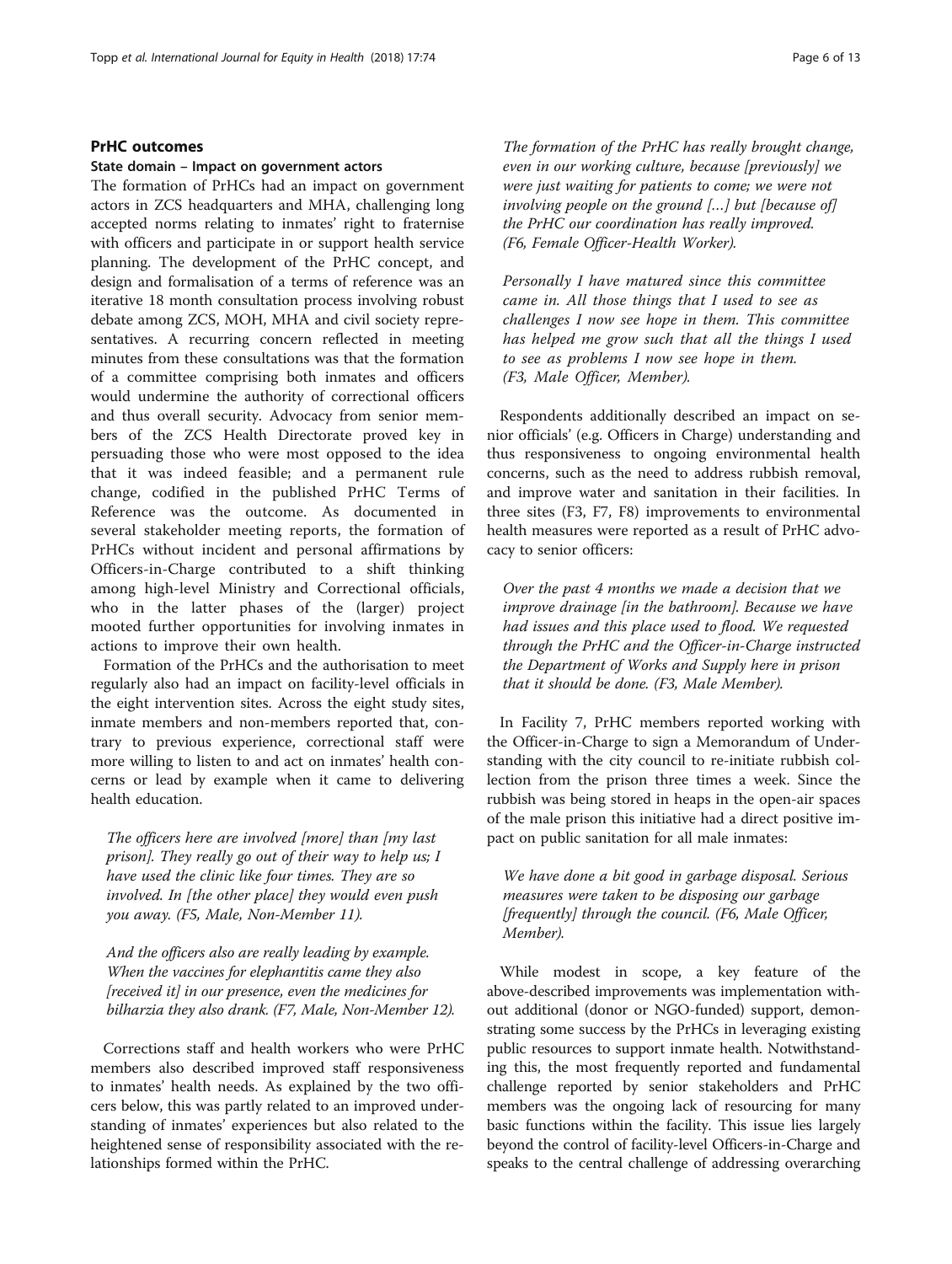deficiencies in Zambia's financing of prisons, described in more detail elsewhere [\[12](#page-12-0)].

Inmates and staff in the eight facilities described the support and responsiveness of the Officers-in-Charge as both a pre-requisite to, but also enhanced by, the PrHCs:

Without doubt the Officer-in-Charge of this prison has been important. We all know that if he wanted he could have been blocking all our decisions. The committee has scored a lot [and] the Officer-in-Charge has really contributed. (F3, Male Member).

I would say the officer-in-charge [has been] supportive; and without his support, there was not going to be any successes. (F8, Officer Member).

Such a situation constituted an inherent weakness for PrHC whose inherent reliance on 'champions' within each facility left them vulnerable. This was demonstrated by the experience of committee members in one female prison, where the departure of an officer-member 'champion' stalled the achievements of the committee:

The formation of this health committee really started bringing change, [but] ever since Officer Faith (\*name changed) left, not [so much]. Things started changing but now they have come to a standstill. (F2, Female Inmate Member 5).

# Society domain - impact on inmates' knowledge

In the eight sites, both committee members and non-members reported feeling empowered by the PrHCs, via increased knowledge of health and their improved capacity to prevent illness or act to improve their own health.

I am proud of the knowledge that I got in this committee. I used to think that you cannot stay in the same place with the people who are sick with HIV/ AIDS but now I have changed […] I have learnt a lot. (F4, Female Member 7).

The coming of this committee has taught us a lot such that we now know the symptoms of these illnesses. (F7, Male Non-Member).

Improved knowledge about certain conditions and preventive actions empowered inmates to be proactive about improving prison health conditions as was emphasised by members of several committees:

Prior to being a PrHC member, if I saw, for instance, stagnant water, I always said: "Whoever is responsible for this job will do it." But after becoming a PrHC

member it actually made me realize that … If there is an outbreak it will affect me too. So in a nutshell, it has really brought a sense of responsibility [F5, Male Inmate Member 9).

Empowerment was also derived from the collective and representative nature of the PrHC which enabled inmates to have a voice without the risks inherent in expressing individual views. Several Officers-in-Charge noted this as illustrated below:

I would say it's unique in the sense that inmates have representation [on the PrHC] in each and every cell in the prison; so they have information on what is going on [and] who is sick and that actually is unique in its own way. (F1, Officer-in-Charge).

What I know is that, the way the committee works, the communication and making of the decisions, it is collective […] [Inmates] are heavily involved in the making of the decisions. (F7, Officer-in-Charge).

Of critical importance to the shift in senior officials' opinion of the initiative, a number of correctional officers noted that the establishment of the PrHCs empowered inmates in ways that helped, rather than threatened, their own work:

The PrHC has helped us positively, because prisoners make their own decisions. They talk to their own friends and try to counsel each other. (F2, Deputy Officer-in- Charge).

I have seen a dramatic change because [of] the cooperation that I am receiving from the inmates [...] We have seen a lot of illnesses reducing in this facility because of the inmates we are working with and the way they are relating with their friends. I never knew that an inmate would take care of their fellow inmates, people abandoned [even] by their relatives. (Facility 3, Male Officer, Member).

A key challenge was nonetheless identified in the high turnover of inmates within the Zambian system which constituted a risk for committees due to loss of technical knowledge from PrHC training sessions, and the continual effort required on the part of the remaining members to re-train and reconstitute committees. Since to our knowledge, the terms of reference for the PrHCs were not widely disseminated among non-member inmates following the initial establishment, institutional knowledge of the committees' roles and responsibilities was also not necessarily embedded in the wider and highly fluid inmate population.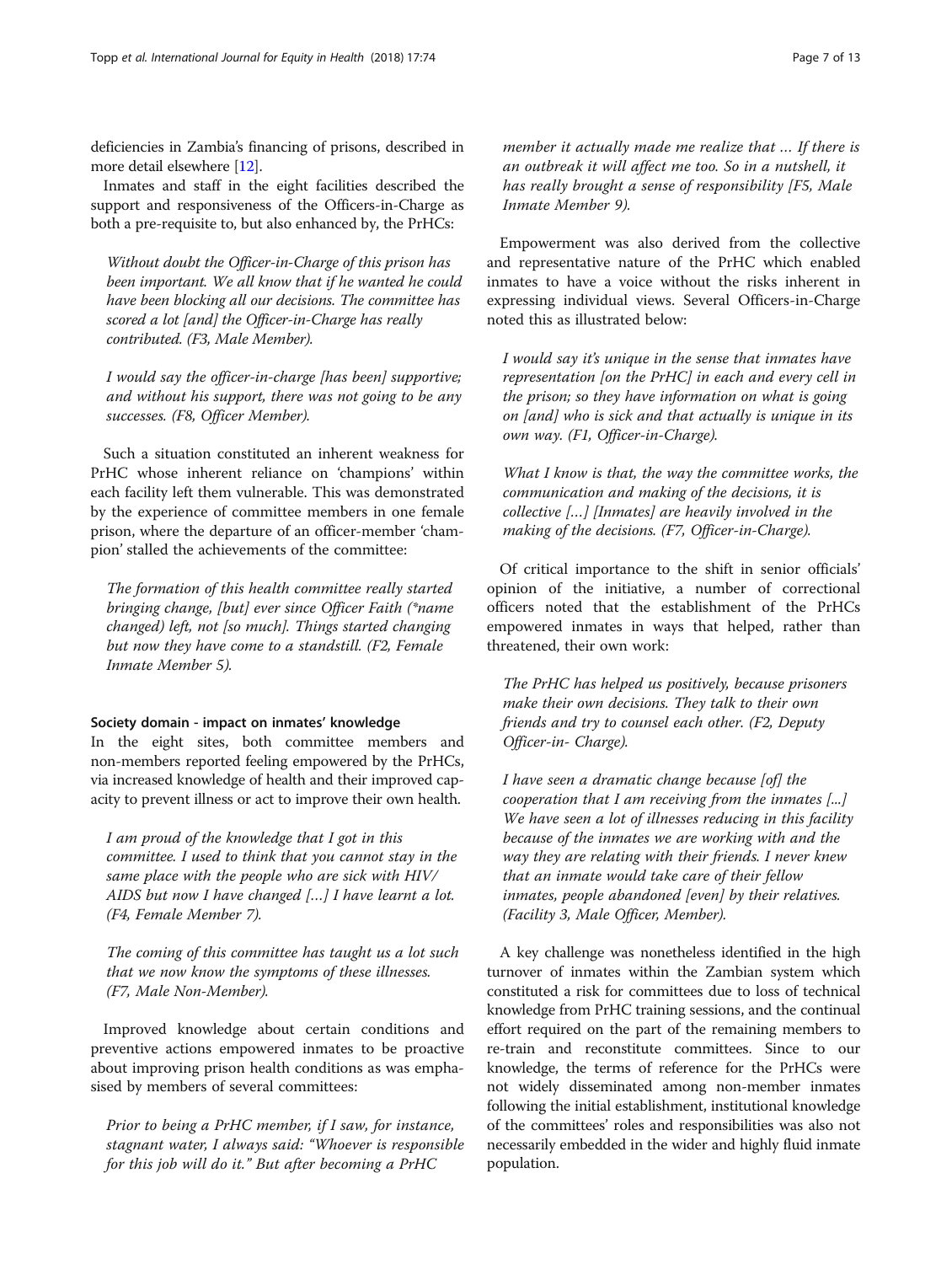# Society domain - impact on inmates' service access and living conditions

Concrete improvements to inmates' living environment and some improvements in access to, or quality of services further contributed to inmates' sense of empowerment. A summary of these PrHC-initiated or contributory impacts is provided in Table 3. Outcomes common to more than one site included routine PrHC symptom screening and monitoring for TB – strengthening the consistency and improving the availability of that service; provision of counselling for those on TB and HIV medications; and delivery of weekly health education lectures.

One of the biggest successes has been the introduction of a TB register in the cells. In the past during TB screening in the morning, one of our fellow inmates would just walk in a cell and ask "How many have not gone for screening?," and based on how many will raise their hands, you would leave out some. So the chances of having one person with TB hiding would be very high. But the introduction of the registers in these cells has made us as committee members register every person […] We don't even need to stand and ask "How many have not gone for TB screening?," because all you have to do is go to your register. (F6, Male Inmate Member).

The dissemination of information, we never used to work like this. But now we have a lot of peer educators and they are working hard in terms of sensitizing the inmates and even the work the inmates and the officers are doing is good. (F3, Male Inmate Member).

Improvements in access to basic health information and in some cases health services were also reported in several sites, as described by one female inmate below:

There are a lot of things. I will tell you that before this committee came, inmates used to suffer a lot because the people at the clinic used to take forever to see them. But when this committee came, it made things easier for the inmates as they received a lot of information on prevention issues. So they now know how to prevent themselves from these illnesses. (F4, Female Inmate Member 8).

Respondents also noted, however, a general lack of skills required to operationalise the health monitoring and reporting duties outlined in PrHCs' terms of reference (Table [1](#page-2-0)), merging with the lack of experience of either inmates or officers in collecting or analysing routine health information. As a result, the material impacts identified in this evaluation were largely the result of opportunistic assessment, while long term monitoring of health or service trends remained weak.

Further, in one female prison (F6), inmate non-members reported limited awareness of the PrHC and listed few benefits of the committee's operations. A key difference in the composition of this committee was the appointment of three female inmates to sit on the larger male PrHC formed in the adjacent male prison (F5) rather than formation of a standalone committee. The rationale for this decision was ostensibly to ensure that female committee members were aware of larger decisions and opportunities linked to the (better resourced) male prison. However, lack of representation of female officers from F6, and the limiting of inmate representatives appeared to undermine its operation as continuity and reach became a problem.

# This health committee, they should include more people to work. When they add more people,

|   | Improved Service / Environmental Conditions                                                                                                                      | F <sub>1</sub> -M | F <sub>2</sub> -F | F3-M | F4-F | F5-M | $+$ /-M | F8-M | Tota |
|---|------------------------------------------------------------------------------------------------------------------------------------------------------------------|-------------------|-------------------|------|------|------|---------|------|------|
|   | PrHC support to prison clinic: counselling, health education,<br>TB symptom screening                                                                            |                   |                   |      |      |      |         |      | 4    |
|   | HIV counselling and accompanied referrals                                                                                                                        |                   |                   |      |      |      |         |      |      |
| 3 | Adherence support for inmates with chronic conditions                                                                                                            |                   |                   |      |      |      |         |      |      |
| 4 | Prompted Officer in Charge to commit engaging Works<br>Department to unblock drains in inmate bathrooms                                                          |                   |                   |      |      |      |         |      |      |
| 5 | Improved notification / upward reporting of health issues to Office in Charge                                                                                    |                   |                   |      |      |      |         |      |      |
| 6 | PrHC led ban on indoor smoking enforced by senior<br>(Special Stage) inmates                                                                                     |                   |                   |      |      |      |         |      |      |
|   | Advocacy to ensure inmates' receive timely follow-up visits to clinic                                                                                            |                   |                   |      |      |      |         |      |      |
| 8 | Prompted local council to restart rubbish collection improving general hygiene<br>Improved notification / upward reporting of health issues to Officer in Charge |                   |                   |      |      |      |         |      |      |
| 9 | New health and safety measures for food storage and rubbish removal                                                                                              |                   |                   |      |      |      |         |      |      |
|   | Total                                                                                                                                                            |                   |                   |      |      |      |         |      |      |

**Table 3** Improvements in behaviour, services, environmental conditions & monitoring

F6-F: None recorded. Non-PrHC members noted lack of knowledge of the group / its purpose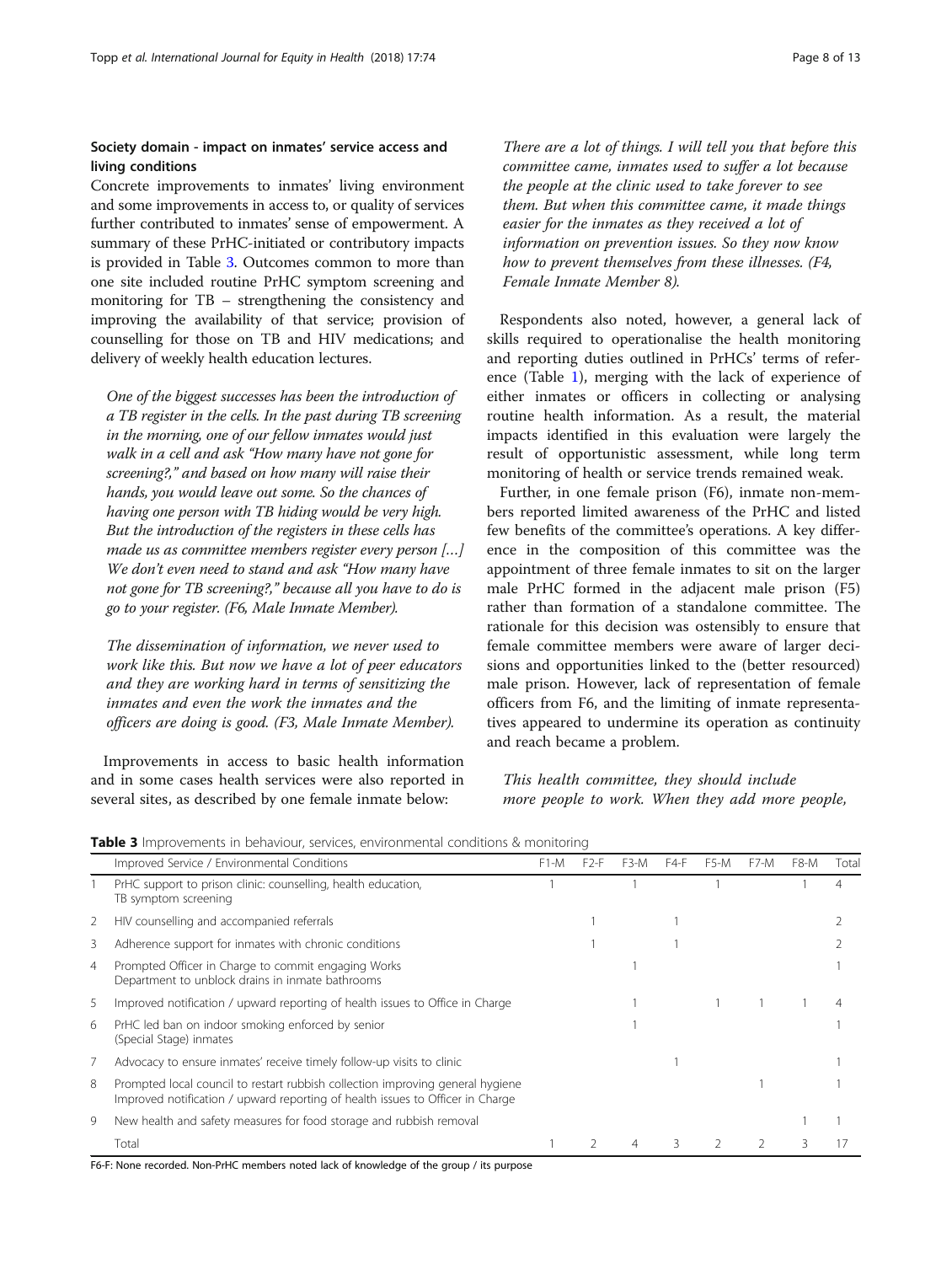it may be easier […] There are a lot of us, [we need more than] two or three. (F6, Female Non-Member, 4).

# State-society domain - impact on inmate-officer relationships

By providing a sanctioned channel for information sharing and decision making, PrHCs were described by almost all inmates and officers in this study as improving inmate-officer relations:

Yes, decision-making is really unique in the sense that when we are meeting, we don't count to say: "this is an officer, this is a [such and such]," we all treat each other as members. Each suggestion or every observation that has been brought forth is discussed accordingly. And if there is a decision, it is supported by each and every member, thank you very much. (F7, Male Inmate Member 2).

In several cases, respondents indicated that PrHC-related interactions had deepened the relationship to the point that traditional power dynamics of the prison setting were less prominent:

Things have changed. At the time [the PrHC] just started, we were not writing reports like we are doing now. We never used to go deeper in the way we were doing things. Even the communication we had with the officers was not good as it is now. You know, […] we check on each other and if we see that the officers are relaxing we tell them, and also if they see that we are relaxing they tell us. Together we make sure that work is done in prison. So things have changed from when it started. There are a lot of follow ups. (F4, Female Inmate Member).

Importantly, even non-members recognised that PrHCs constituted a potential new channel to interface with prison officials in order to achieve health-related ends:

Here I can say I see that convicts and officers are working together. It is something good. Because it's easy for convicts to relate to their [inmate] friends. They can know my [health] weaknesses. Now the problem is: How they can help me quickly [if I am sick]? So on my side, I think [the PrHC] has become a good thing for the prisoners to work together with officers [to be able to help quickly]. The work has become easy to finish our illnesses. (F7, Male Non-Member).

Let's say the toilets are supposed to be cleaned. Now as an in-mate, where am I going to get the [cleaner] to put in the toilet? So I will tell the health committee

inmate who is more superior than me and who is closer to the officer: "We need this [toilet cleaner] and maybe we also need gloves. Can you tell this officer?" So they will go and see the people, and if they have some, they will give us. (F5, Male Non-Member).

# Mechanisms Catalysing PrHC outcomes

Study data pointed to three mechanisms as important catalysts for the positive outcomes described above. Respectively these were: the emergence of productive communication between inmates and officers (state-society communication); strengthened trust between officers and inmates; and co-production of positive outcomes.

# Productive state-society communication

Formation of the PrHCs strengthened communication between inmates and correctional staff in several respects. First, the committees constituted a uniquely 'safe space' (legitimised at the level of ZCS headquarters as well as by facility Officers-in-Charge) for inmates and correctional staff to interact.

The inmates and the officers, especially us the officers, sometimes we used to be shy to come out in the open because we are officers. But thank God, there are inmates who are helping officers to come out in the open freely so that they can know and help each other. (F4, Female Officer Member 4).

It is actually a good thing that [the PrHC] consists of inmates and officers because if it was only for inmates, it could have been difficult for us to meet just as inmates. We would be cited as people who would incite illegal activities. (F8, Male Inmate Member 4).

As indicated by the officer and inmate quotes above, prior to the formation of the PrHCs any kind of meeting between inmates and officers was viewed as suspicious and likely to reflect badly on both parties. Socialisation of incoming ZCS officers, for example, was described by respondents as a process that repeatedly emphasised the untrustworthy nature of inmates and the need for vigilance against potential security risks. Inmates too were actively discouraged from talking to officers, with the right to approach an officer reserved for privileged or senior inmates only (e.g. cell captains) and even then only on certain matters. The formation of PrHCs and their sanctioning by ZCS headquarters thus provided a unique opportunity for approved exchange between inmates and officers.

Furthermore, the authority of PrHCs to both report and recommend actions to improve prison health enabled (potentially for the first time ever) a direct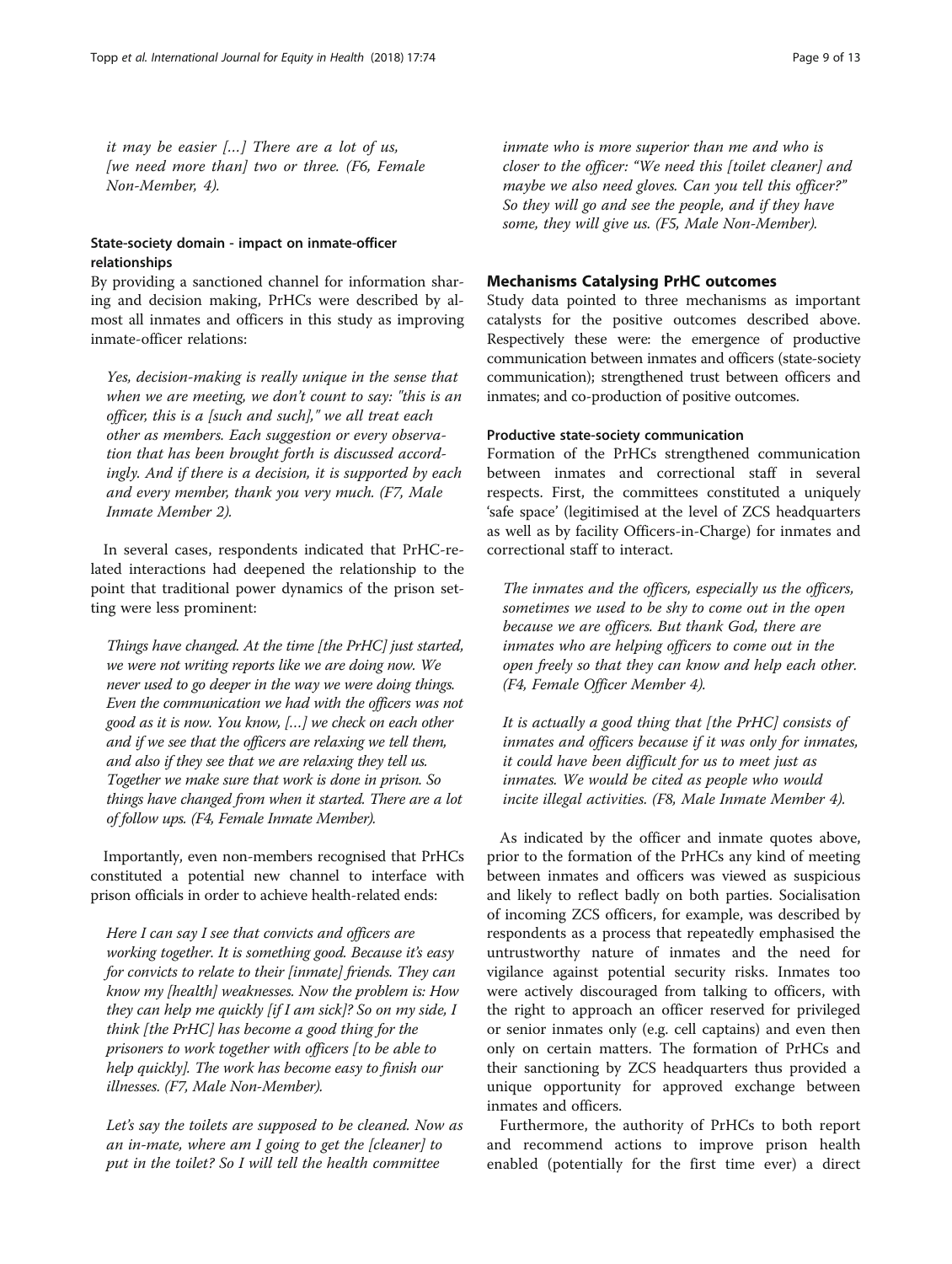channel of communication between inmates and the Officer-in-Charge. As noted by two Officers-in-Charge below, the committees served a new and important source of information on existing or emerging problems as well as recommendations about how to address these:

[The PrHC] is effective. It is highly responsive to any matter arising that is related to health. What I mean by being responsive is that, as we sit in the offices here, … We are now not worried that there will be a health issue that will arise that we won't know about. We will now hear through the committee. (F8, Officer in Charge).

If I can call it as a bottom up approach to decision making because they are the ones on the ground to bring out issues and recommend courses of action which [I am] able to consider and approve. (F7, Officer in Charge)

The state-society interaction facilitated by inmates' greater access to lower and higher-ranking officers thus constituted an important mechanism influencing committee achievements.

#### **Trust**

As referenced above in Impact in State-Society Domain, inmate and officer members of PrHCs in all eight facilities described PrHCs as helping to build perceptions of sincerity and fairness between the two main stakeholder groups:

Concerning decision making it's not just an officer who influences [it], no. It's actually the whole group [who] decides. It's not something that comes from one person. It's about group work and the majority always wins. We sit down and talk [...] and the unique part is the way we've been working with us inmates and officers, that's one unique part. (F1, Male Member 3).

Foundational to these strengthened relationships was improved trust between the two groups arising from mutual understanding and experiences and repeated positive interactions:

With the formation and the existence of the prisons health committee we have also seen the relationship between the officers and the inmates being not as enemies, but as colleagues who can work together when it comes to health matters. We have also seen prison officers, even the Commissioner, address the inmates despite their rank. All this is because of the prisons health committee. [F8, Female Officer Member].

Improvements in trust went in both directions. Inmates felt they could express needs and make proposals without being criticised for 'speaking out of turn'. But officers also reported that they felt at ease sharing information and even seeking support from inmates. Indeed, in several facilities, shifts in officer attitude appeared to go beyond improved trust, to transform profound social prejudices with positive knock-on effects in terms of their approach to inmates' health.

Before […] there was a phrase they used and it goes: "An inmate is a snake." But now we are considered to be human beings and when you are sick, they will consider you to be a patient. You will receive all the patient's human rights, thank you so much. (F8, Male Inmate Member 4).

#### Co-production

As demonstrated in other settings [[34](#page-12-0)] improved communication channels and nascent trust can be leveraged in the co-production of interventions or activities to improve health services. Ostrom [[35](#page-12-0)] defines co-production as the goods produced jointly by citizens and the government. In this study, both inmates and officers described interactive and inclusive processes as leading to identification of local (facility) health priorities, and decisions and actions to improve health knowledge, access to health services, and health service quality:

These successes have been possible because the committee members are able to work together and through the regular meetings. They are able to see their successes and failures together so they improve. (F4, Female Officer 2).

# **Discussion**

This study provides insight into the formation and impact of a uniquely representative body – PrHCs – in the Zambian prison system. The establishment of PrHCs occurred against the backdrop of a project which was seeking to strengthen national and sub-national prison health system governance  $[22, 36]$  $[22, 36]$  $[22, 36]$  $[22, 36]$  $[22, 36]$  with the aim of improving health service access and health outcomes for Zambian inmates. PrHCs were seen as the frontline embodiment of a broader effort to strengthen the responsiveness of the prison health system to inmate health needs, and the accountability of a range of stakeholders for the actions and decisions therein.

Findings presented above constitute a largely positive picture of PrHC impact. Yet the prison setting is one of profoundly skewed power dynamics in which 'citizen' inmates are not empowered to claim basic rights in the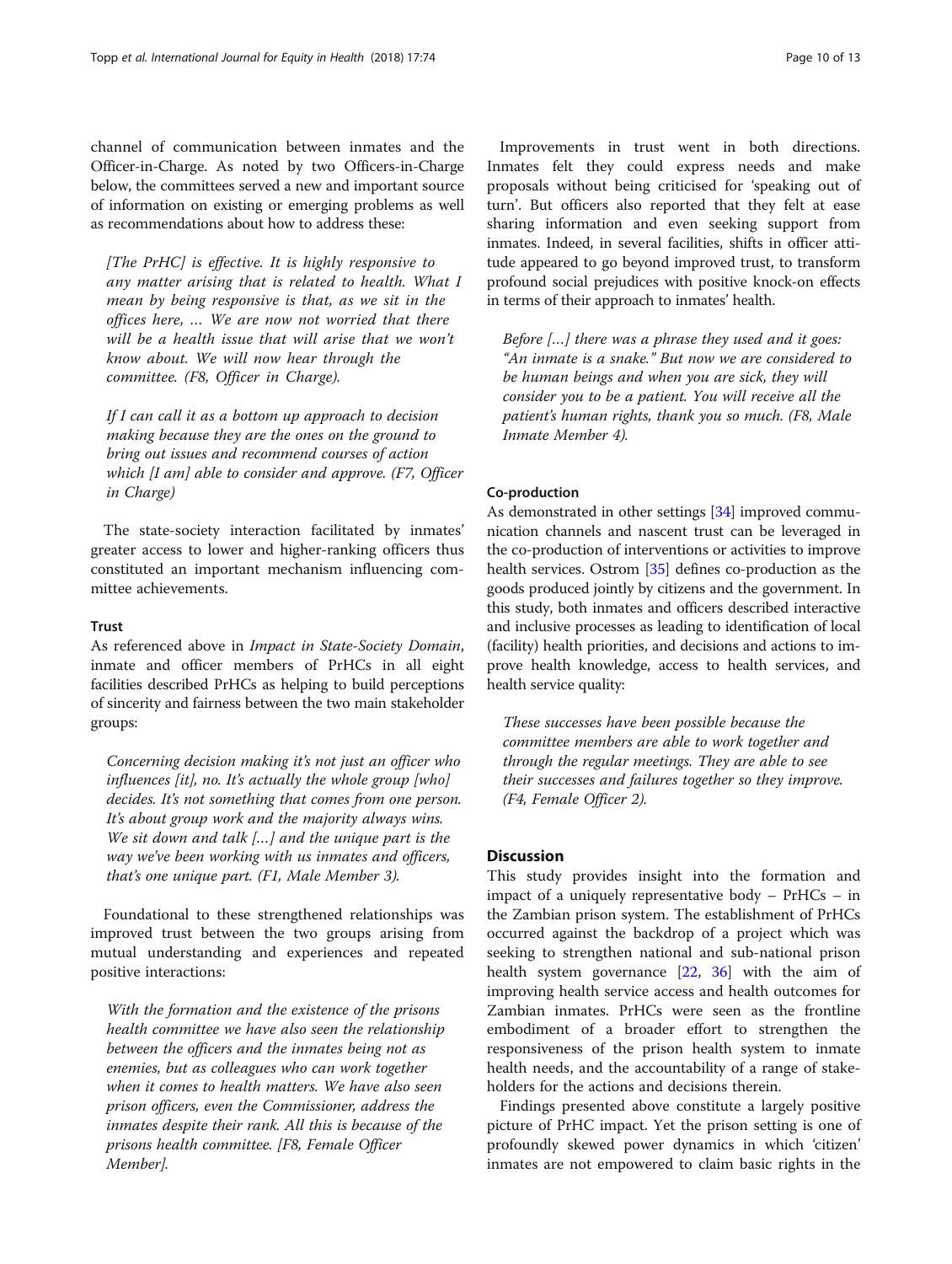same way as those on the 'outside'. In the following discussion, therefore, we seek to map the empiric findings of this evaluation onto George et al.'s [\[32](#page-12-0)] Dimensions of Accountability framework in order reflect more deeply on the authenticity and sustainability of accountability impacts brought about by PrHCs, and their consequent ability to drive or contribute to ongoing improvements in health system coverage and quality. As noted, this framework brings together multiple dimensions of accountability organised according to three axes: the axis of power, necessary to spark change; the axis of ability, necessary to support change; and the axis of justice necessary to steer change.

#### Axis of power

George et al. describe this axis as catalysing health system change by producing sticks that curb the potential abuse of power or neglect of duty, but also by offering 'carrots' that motivate the constructive agency of service deliverers [[32](#page-12-0)]. Findings from this study suggest that there was some, albeit very limited impact of PrHCs on this axis. Profoundly skewed power dynamics of the prison setting meant that patronage of the committees was needed at both the central and decentralised level simply to enable them to exist. As described in the findings, the impact of the PrHCs was viewed by all involved as highly contingent on the backing of officers-in-charge, whose own responsiveness was heavily informed by the level of interest and engagement of the Commissioner of Prisons. Impacts on this axis - such as improvements in the maintenance of basic living environments or access to (already existing) health services - were largely limited to drawing attention to localised (and non-personnel specific) instances of neglect of duty, and importantly were not actions that were perceived to threaten existing power dynamics.

# Axis of ability

The axis of ability is described by George et al. [\[32](#page-12-0)] as supporting health system change by enhancing formal rules, responsibilities and standards that expand service deliverers' authority to act, as well as the informal norms and inputs that support a change in performance. In this domain, PrHCs were more impactful. The provision of a published terms of reference that was recognised at both central and facility level constituted an important change of rules that provided a formal basis for PrHC members to meet and advocate for (local level) changes. Both PrHC and non-PrHC members in this study described PrHCs as a new institutional channel through which such expression and representation could occur. While acknowledging the differences from 'mainstream' services, some of these findings mirror aspects of similar interventions in non-prison settings, where the formation of representative bodies and/or the scheduling of

routine interface meetings have enabled exchange and provided a platform for aggregating and expressing the citizen 'voice' [\[37](#page-12-0)–[39\]](#page-12-0).

Findings also indicated that inmate and officer co-membership in PrHCs strengthened trust between the two groups, with positive impacts on officers' understanding of, and thus responsiveness to the health needs of inmates. Trust is theorised as dependent on assessment of competency, but also judgements of reliability, sincerity, generosity and fairness [\[40\]](#page-12-0) and often linked to repeated (positive) interactions over time that provide a basis for such judgements to be made. In this study setting the shifts in both the formal authority to recommend change and the norms surrounding inmate-officer communication, decision-making and support constituted a meaningful shift on this axis of 'ability' in the prison setting; however the data provided limited evidence of deep changes in this ability at a higher administrative or policy-making level.

#### Axis of justice

This axis is seen as steering the strategic direction of change in a health system by balancing political representation, community ownership and social equity in support of progressive change, rather than capture by self-interests [[32\]](#page-12-0). Review of the findings suggests mixed impact of PrHCs on this axis. On the one hand, PrHCs provided a unique opportunity for inmate representation, and improved ownership over an agenda of facility-level change, through joint advocacy and participation in health service support. However, the degree to which these changes improved equity within prisons is uncertain.

Studies of social accountability interventions in non-prison settings have found that the individuals who participate directly are more likely to be wealthier and more educated, and thus quite capable of advocating for their own – rather than broader population level – interests [[37](#page-12-0), [41,](#page-12-0) [42\]](#page-12-0). Our data did not capture specific instances of 'elite capture'. Nonetheless, the opportunity for such in the Zambian prison settings is real. Recent work in Zambian male and female prisons, for example, has demonstrated a robust inmate hierarchy that frequently protects its own interests at the expense of other inmates [[18](#page-12-0), [19](#page-12-0)]. Transcripts from both officers and inmates in this study demonstrated how more educated inmates and cell captains were more likely to be selected for membership. While our data suggest that PrHCs to date have worked to improve conditions for the inmate population as a whole, the potential to use committees for perverse ends, including through gate keeping access to health services is an important consideration of these bodies' contribution to accountability on the axis of justice. Moreover, the likelihood of such perversion of justice seems larger should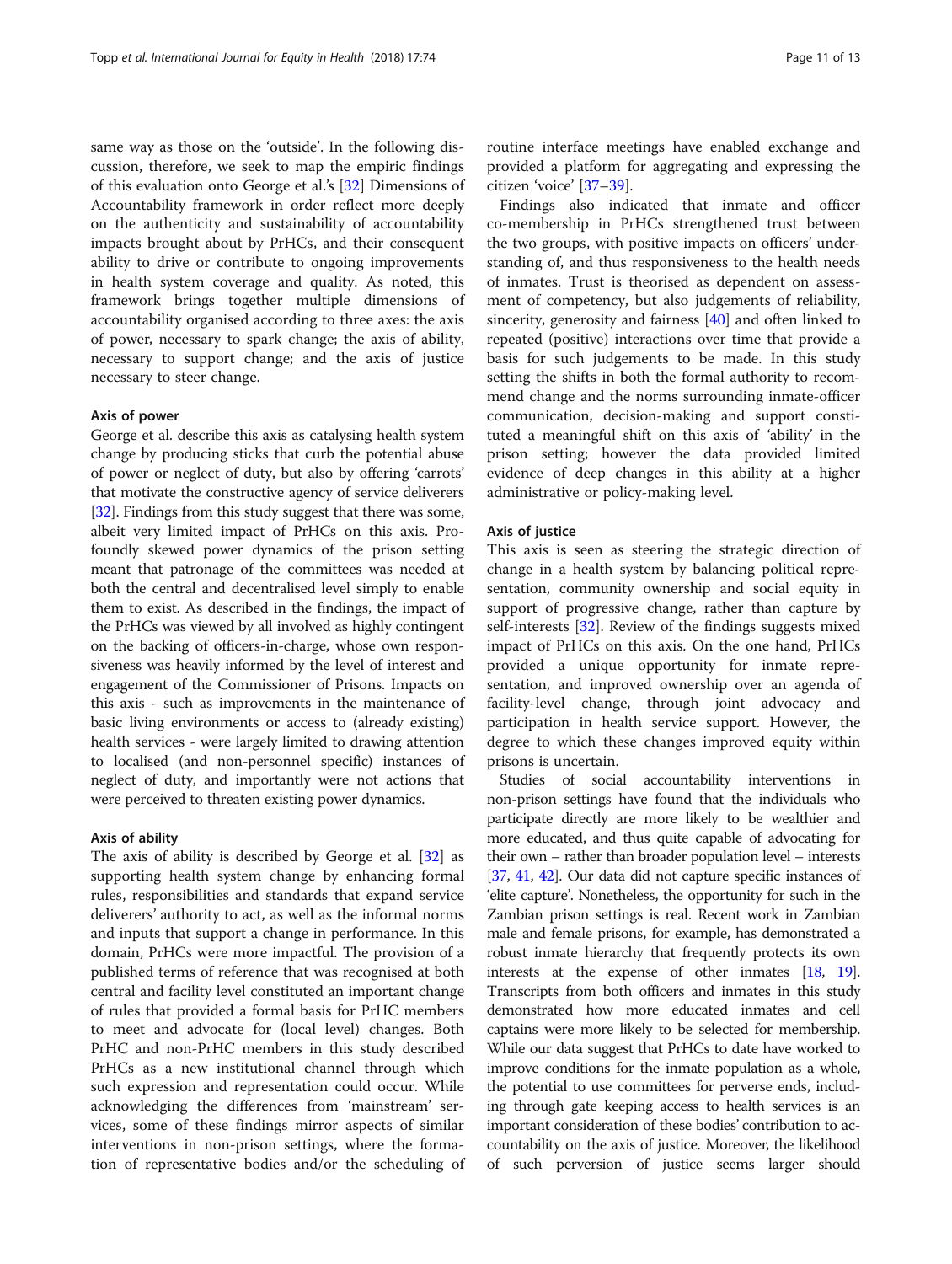<span id="page-11-0"></span>disillusionment among PrHC members and the wider inmate population set in once the "low hanging fruit" of basic health promotion and health service access have been addressed, and where ongoing resource shortfalls preclude deeper and more meaningful change. While PrHCs appear to be serving an important function at the local level, therefore, the importance of a larger program of work that includes advocacy and accountability efforts at the policy-making centre of government is clear [3].

# Conclusion

Attention to prisoner health both in Africa [\[43\]](#page-12-0) and globally [[44](#page-12-0), [45\]](#page-12-0) has grown in the past decade, but far more is required. As outlined in this and previous studies both the scope and depth of need in the Zambian prison health system are profound [\[18,](#page-12-0) [19,](#page-12-0) [46](#page-12-0)]. Macro-level structural determinants including nationally underfunded correctional systems, lack of capacity for health planning and management, and the use of security agendas to block basic changes to prison health governance continue to mitigate against bringing living conditions, health service access and quality, and inmate health outcomes into line with internationally accepted norms [\[47,](#page-12-0) [48](#page-12-0)].

A key contribution of this work is to show that PrHCs do have the potential to facilitate improved social accountability in an environment otherwise stacked against responsiveness and participation. Yet caution is required and a better understanding of the factors contributing to both desirable and undesirable change as a result of such structures is critical. In this project, change appeared possible due to high-level buy-in for PrHCs by central and prison-based officers and prisoners alike. This buy-in ensured actors' authentic engagement in processes addressing health issues, enabled the creation of democratic and safe spaces provided by PrHC and underpinned the responsive, flexible action to changing prison conditions and health needs. But nuanced and continually updated understanding of facility-level context including the role of Officers-in-Charge and PrHC dynamics in supporting change, as well as national level politics and legislative reforms, will be crucial to support democratic decision-making, authentic engagement and appropriate action. This requires further analysis of the power, ability and justice in prisons and for incarcerated populations.

#### Abbreviations

HIV: Human immunodeficiency virus; MOH: Ministry of Health; PrHC: Prison health committees; TB: Tuberculosis; ZaPHSS: Zambia prisons health system strengthening [project]; ZCS: Zambia Corrections Service

#### Acknowledgements

We offer heartfelt thanks to the incarcerated males and females, as well as the Zambia Corrections Service staff who agreed to participate in this study. We also acknowledge ZCS for agreeing engaging in this reflective work so consistently over the years.

#### Funding

This work was supported by a grant from the European Union under grant DCI-NSAPVD/2012/309–909. The funding body plays no role in study design, data collection or interpretation.

#### Availability of data and materials

The datasets generated and/or analysed during the current study are not publicly available due to confidentiality sitipulations under the University of Zambia and University of Alabama at Birmingham IRBs, but are available from the corresponding author on reasonable request.

#### Authors' contributions

ST, CM, GH conceived of the study; ST designed the study, led analysis and wrote first draft; CM led data collection participated in analysis and re-drafting; GH, CC and GM provided project oversight. All authors reviewed, provided critical feedback on and approved the final version of the manuscript.

#### Ethics approval and consent to participate

Ethical approval for this work was obtained from both the University of Zambia Research Ethics Committee (Ref: 008–12-13) and the Institutional Review Board of the University of Alabama at Birmingham (F140219003).

#### Competing interests

The authors declare that they have no competing interests.

# Publisher's Note

Springer Nature remains neutral with regard to jurisdictional claims in published maps and institutional affiliations.

#### Author details

<sup>1</sup> Centre for Infectious Disease Research in Zambia, PO Box 30346, Lusaka Zambia. <sup>2</sup>James Cook University, College of Public Health, Medical and Veterinary Sciences, Townsville, QLD 4810, Australia. <sup>3</sup>ZCS Headquarters, PO Box 80926, Kabwe, Zambia. <sup>4</sup>University of Alabama at Birmingham, School of Medicine, Birmingham, AL 35233, USA. <sup>5</sup>Department of Global Health University of Washington, Harris Hydraulics Laboratory, Box 357965, Seattle, WA, USA.

# Received: 8 January 2018 Accepted: 23 May 2018 Published online: 24 September 2018

#### References

- 1. WHO. Primary Health Care: a joint report by the Director-General of the WHO and Executive Director of the United Nations Children's Fund on the International Conference on Primary Health Care in Alma-Ata, USSR. Geneva/New York: WHO/UNICEF; 1978.
- 2. Lawn JE, Rohde J, Rifkin S, Were M, Paul VK, Chopra M. Alma-Ata 30 years on: revolutionary, relevant, and time to revitalise. Lancet. 2008 Sep 13;372(9642):917–27.
- 3. Cleary SM, Molyneux S, Gilson L. Resources, attitudes and culture: an understanding of the factors that influence the functioning of accountability mechanisms in primary health care settings. BMC Health Serv Res. 2013;13:320.
- 4. Goodman C, et al. Health facility committees and facility management exploring the nature and depth of their roles in Coast Province, Kenya. BMC Health Serv Res. 2011;11:229.
- Iwami M, Petchey R. A CLAS act? Community-based organizations, health service decentralization and primary care development in Peru. Local Committees for Health Administration. J Public Health Med. 2002;24(4):246–51.
- 6. McCoy DC, Hall JA, Ridge M. A systematic review of the literature for evidence on health facility committees in low- and middle-income countries. Health Policy Plan. 2012;27(6):449–66.
- 7. Molyneux S, et al. Community accountability at peripheral health facilities: a review of the empirical literature and development of a conceptual framework. Health Policy Plan. 2012;27(7):541–54.
- 8. Blas E, Limbambala M. User-payment, decentralization and health service utilization in Zambia. Health Policy Plan. 2001;16(Suppl 2):19–28.
- 9. Bossert TJ, Beauvais JC. Decentralization of health systems in Ghana, Zambia, Uganda and the Philippines: a comparative analysis of decision space. Health Policy Plan. 2002;17(1):14–31.
- 10. EQUINET, Health Centre Committees as a vehicle for social participation in health systems in east and southern Africa, in Training and Research Support Centre (TARSC) and Community Working Group on Health and